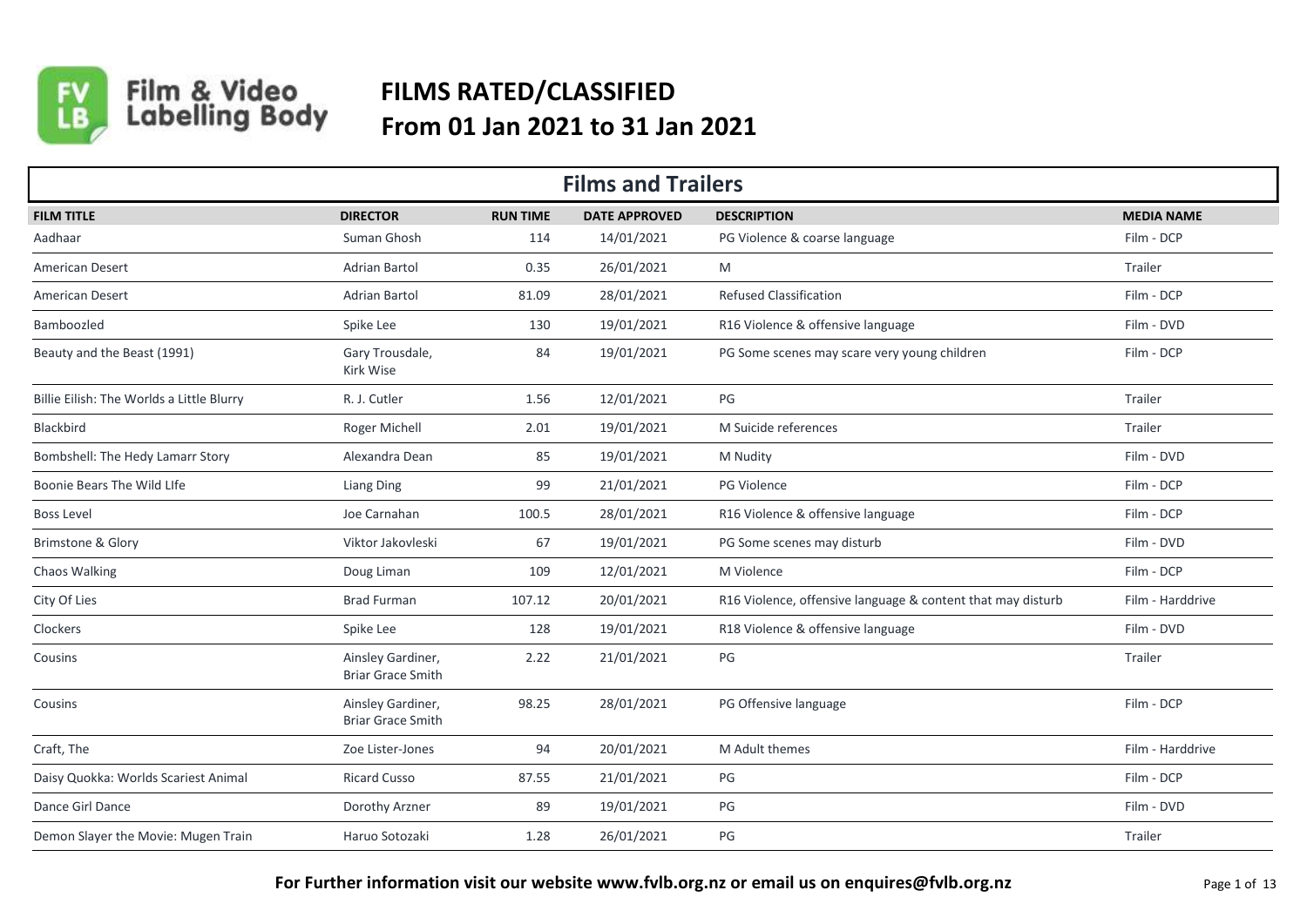| Demon Slayer the Movie: Mugen Train  | Haruo Sotozaki                | 116.48         | 29/01/2021 | R13 Bloody violence & content that may disturb             | Film - DCP       |
|--------------------------------------|-------------------------------|----------------|------------|------------------------------------------------------------|------------------|
| Dianas Wedding                       | Charlotte Blom                | 87.34          | 5/01/2021  | R13 Offensive language & sexual references                 | Film - DCP       |
| Dirt Music                           | Gregor Jordan                 | 100.36         | 20/01/2021 | M Sex scenes & offensive language                          | Film - Harddrive |
| Django Unchained                     | <b>Quentin Tarantino</b>      | 165            | 21/01/2021 | R16 Graphic violence & offensive language                  | Film - DCP       |
| Do the Right Thing                   | Spike Lee                     | 120            | 19/01/2021 | M Offensive language                                       | Film - DVD       |
| Earwig and the Witch                 | Goro Miyazaki                 | 83             | 7/01/2021  | PG Supernatural themes                                     | Film - DCP       |
| Earwig and the Witch                 | Goro Miyazaki                 | 1.53           | 14/01/2021 | G                                                          | Trailer          |
| Eeswaran                             | Susienthiran                  | 124            | 19/01/2021 | M Violence                                                 | Film - DCP       |
| End of the Century                   | Lucio Castro                  | 1.04           | 5/01/2021  | M Sex scenes                                               | Trailer          |
| Enkel fur Anfanger                   | <b>Wolfgang Groos</b>         | $\overline{2}$ | 14/01/2021 | M                                                          | Trailer          |
| Fanny Lye Deliverd                   | Thomas Clay                   | 1.32           | 28/01/2021 | M                                                          | Trailer          |
| Ferris Bueller's Day Off             | John Hughes                   | 103            | 26/01/2021 | PG Coarse language                                         | Film - DVD       |
| Food Club, The                       | Barbara Topsøe-<br>Rothenborg | 99             | 21/01/2021 | M Offensive language & sexual references                   | Film - DCP       |
| Freaky                               | Christopher Landon            | 102.02         | 20/01/2021 | R16 Graphic violence, sexual material & offensive language | Film - Harddrive |
| French Exit                          | Azazel Jacobs                 | 2.09           | 5/01/2021  | M                                                          | Trailer          |
| G-Force                              | Hoyt Yeatman                  | 88             | 19/01/2021 | PG Violence                                                | Film - DCP       |
| Girls Cant Surf                      | Christopher Nelius            | 108            | 26/01/2021 | M Offensive language                                       | Film - DCP       |
| Honest Thief                         | Mark Williams                 | 98             | 20/01/2021 | M Violence & offensive language                            | Film - Harddrive |
| Imperfect Murder, An                 | James Toback                  | 71             | 20/01/2021 | M Violence, offensive language & drug use                  | Film - Harddrive |
| Indiana Jones and the Last Crusade   | <b>Steven Spielberg</b>       | 127            | 28/01/2021 | PG Violence                                                | Film - DCP       |
| Indiana Jones and the Temple of Doom | Steven Spielberg              | 118            | 28/01/2021 | PG Violence                                                | Film - DCP       |
| Infernal Walker, The                 | Wong Ka Fai                   | 90.23          | 20/01/2021 | R13 Violence & cruelty                                     | Film - DCP       |
| Inglourious Basterds                 | Quentin Tarantino             | 153            | 21/01/2021 | R16 Violence & offensive language                          | Film - DCP       |
| Irresistible                         | Jon Stewart                   | 101.49         | 20/01/2021 | M Offensive language & sexual references                   | Film - Harddrive |
| Kajillionaire                        | Miranda July                  | 105            | 20/01/2021 | M Offensive language & sexual references                   | Film - Harddrive |
| Last Black Man in San Francisco, The | Joe Talbot                    | 121            | 19/01/2021 | M Drug use, offensive language & nudity                    | Film - DVD       |
| Le Mepris                            | Jean-Luc Godard               | 102            | 12/01/2021 | M                                                          | Film - DCP       |
| Little Things, The                   | John Lee Hancock              | 2.24           | 12/01/2021 | M                                                          | Trailer          |
|                                      |                               |                |            |                                                            |                  |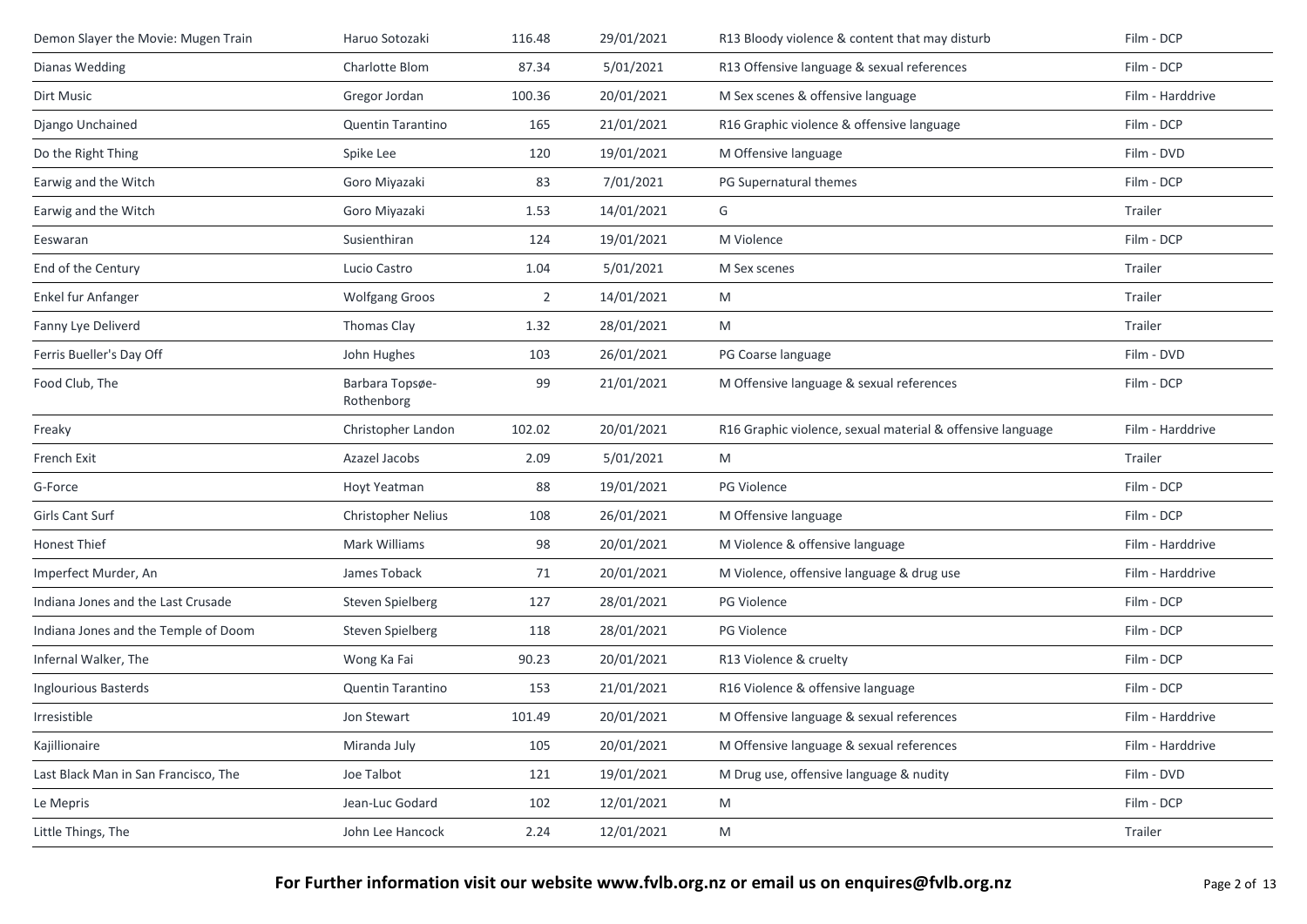| Little Things, The                | John Lee Hancock                          | 128            | 14/01/2021 | M Violence, offensive language & nudity                     | Film - DCP       |
|-----------------------------------|-------------------------------------------|----------------|------------|-------------------------------------------------------------|------------------|
| Love and Anarchy                  | Lina Wertmuller                           | 118            | 19/01/2021 | <b>R18</b>                                                  | Film - DVD       |
| Love, Weddings & Other Disasters  | Dennis Dugan                              | 3.07           | 12/01/2021 | PG                                                          | Trailer          |
| Lupin the Third: The First        | Takashi Yamazaki                          | 93             | 7/01/2021  | M Violence                                                  | Film - DCP       |
| Lupin the Third: The First        | Takashi Yamazaki                          | $\overline{2}$ | 7/01/2021  | M                                                           | Trailer          |
| Magic Arch                        | Vasiliy Rovenskiy                         | 83             | 7/01/2021  | PG Coarse language                                          | Film - DCP       |
| Man in the Hat, The               | John-Paul<br>Davidson, Stephen<br>Warbeck | 1.43           | 28/01/2021 | G                                                           | Trailer          |
| Marksman, The                     | Robert Lorenz                             | 107.48         | 18/01/2021 | R13 Violence & cruelty                                      | Film - DCP       |
| Master                            | Lokesh Kanagaraj                          | 178.46         | 12/01/2021 | R13 Violence & cruelty                                      | Film - DCP       |
| Matter of Life and Death, A       | Michael<br>Powell/Emeric<br>Pressburger   | 100            | 19/01/2021 | PG Adult themes                                             | Film - DVD       |
| Mauri                             | Merata Mita                               | 96             | 19/01/2021 | PG                                                          | Film - DVD       |
| Mean Girls                        | Mark S Waters                             | 97             | 21/01/2021 | M Adult themes                                              | Film - DCP       |
| Mighty Ducks, The                 | Stephen Herek                             | 104            | 19/01/2021 | PG                                                          | Film - DCP       |
| Minari                            | Lee Isaac Chung                           | 115            | 12/01/2021 | PG Coarse language                                          | Film - DCP       |
| Misbehaviour                      | Philippa Lowthorpe                        | 106.12         | 20/01/2021 | M Offensive language                                        | Film - Harddrive |
| News of the World                 | Paul Greengrass                           | 118.29         | 13/01/2021 | M Violence                                                  | Film - DCP       |
| Nobody                            | Ilya Naishuller                           | 1.41           | 26/01/2021 | M Violence                                                  | Trailer          |
| <b>Occupation Rainfall</b>        | Luke Sparke                               | 2.27           | 14/01/2021 | M Violence                                                  | Trailer          |
| <b>Occupation Rainfall</b>        | Luke Sparke                               | 128            | 21/01/2021 | M Violence & offensive language                             | Film - DCP       |
| Radioactive                       | Marjane Satrapi                           | 105.15         | 20/01/2021 | M Sex scenes, offensive language & content that may disturb | Film - Harddrive |
| Rocky Road to Freedom, The        | Rose Goldthorp                            | 1.36           | 19/01/2021 | PG                                                          | Trailer          |
| Roman Holiday (1953)              | William Wyler                             | 118            | 19/01/2021 | G                                                           | Film - DVD       |
| Romeo & Juliet                    | Baz Luhrmann                              | 120            | 26/01/2021 | M Violence & offensive language                             | Film - DVD       |
| Say Anything                      | Cameron Crowe                             | 100            | 26/01/2021 | M Offensive language                                        | Film - DVD       |
| Shopping                          | Mark Albiston &<br>Louis Sutherland       | 98             | 28/01/2021 | R16 Violence, offensive language & drug use                 | Film - DVD       |
| Strange Love of Martha Ivers, The | Lewis Milestone                           | 116            | 14/01/2021 | PG                                                          | Film - Bluray    |
|                                   |                                           |                |            |                                                             |                  |

**For Further information visit our website www.fvlb.org.nz or email us on enquires@fvlb.org.nz** Page 3 of 13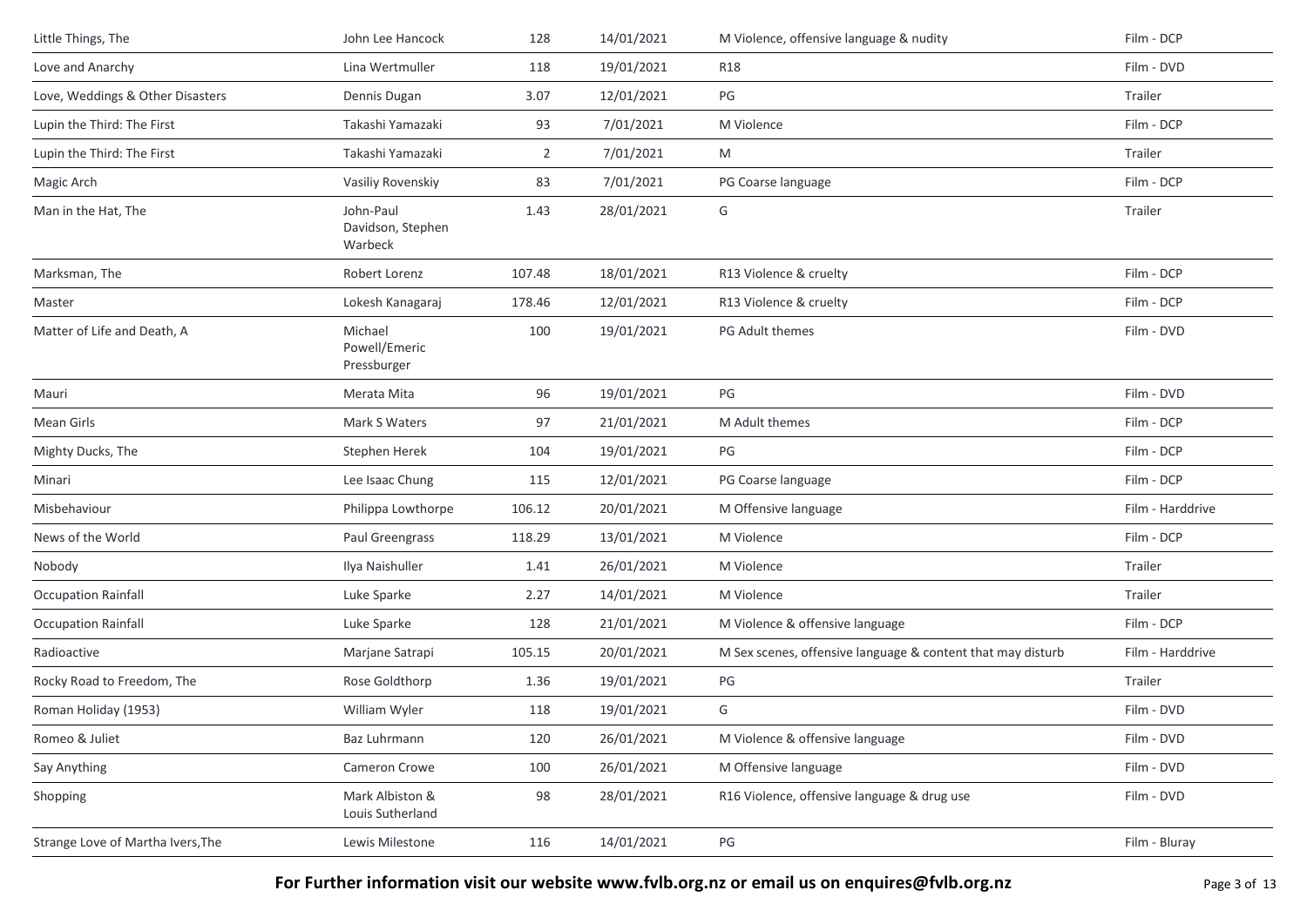| Supernova            | Harry Macqueen                   | 94     | 7/01/2021  | M Offensive language                                                            | Film - DCP |
|----------------------|----------------------------------|--------|------------|---------------------------------------------------------------------------------|------------|
| <b>Sweet Country</b> | <b>Warwick Thornton</b>          | 108    | 19/01/2021 | R16 Violence, sexual violence, offensive language & content that<br>may disturb | Film - DVD |
| Synchronic           | Justin Benson,<br>Aaron Moorhead | 2.18   | 19/01/2021 | M Horror scenes                                                                 | Trailer    |
| Synchronic           | Justin Benson,<br>Aaron Moorhead | 101.38 | 21/01/2021 | R13 Violence, offensive language, drug use & content that may<br>disturb        | Film - DCP |
| Vikram               | Lokesh Kanagaraj                 | 2.22   | 12/01/2021 | M                                                                               | Trailer    |
| Warm Hug             | Yuan Chang                       | 112    | 7/01/2021  | PG Violence & coarse language                                                   | Film - DCP |
| Whale Rider          | Niki Caro                        | 101    | 19/01/2021 | PG                                                                              | Film - DCP |
| When Harry Met Sally | Rob Reiner                       | 91.37  | 7/01/2021  | M Offensive language & sexual references                                        | Film - DCP |
| Wolfpack, The        | Crystal Moselle                  | 90     | 19/01/2021 | M Offensive language                                                            | Film - DVD |
| Wrong Turn           | Mike P. Nelson                   | 1.32   | 12/01/2021 | M Offensive language & horror                                                   | Trailer    |
| Wrong Turn           | Mike P. Nelson                   | 109.38 | 21/01/2021 | R16 Violence, offensive language & content that may disturb                     | Film - DCP |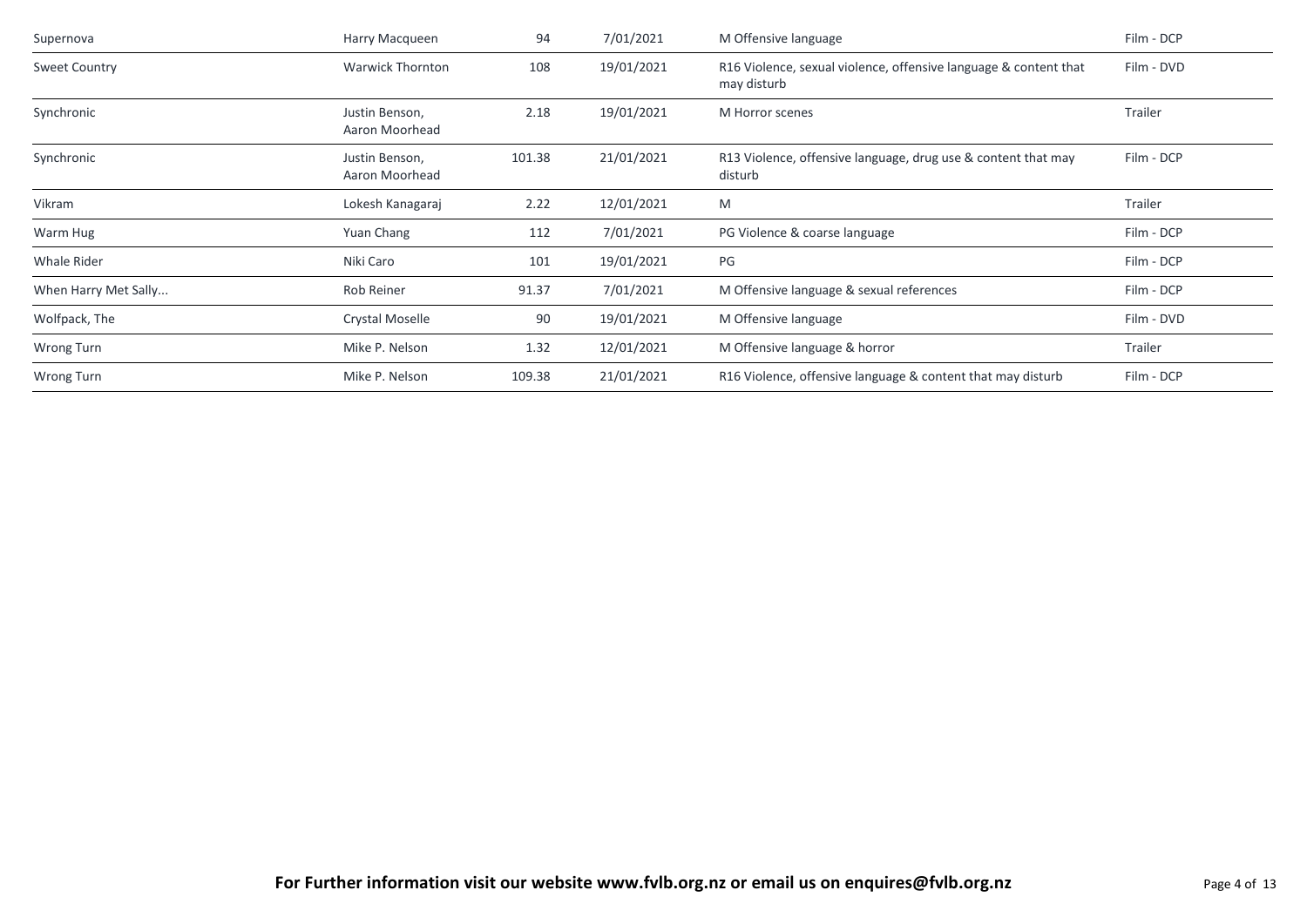| <b>Games</b>                               |                                 |                 |                      |                                                              |                      |  |  |
|--------------------------------------------|---------------------------------|-----------------|----------------------|--------------------------------------------------------------|----------------------|--|--|
| <b>FILM TITLE</b>                          | <b>DIRECTOR</b>                 | <b>RUN TIME</b> | <b>DATE APPROVED</b> | <b>DESCRIPTION</b>                                           | <b>MEDIA NAME</b>    |  |  |
| Call of Duty Advanced Warfare              | <b>Not Stated</b>               | 0               | 19/01/2021           | R16 Violence, offensive language & content that may disturb  | <b>Computer Game</b> |  |  |
| Final Fantasy VII Remake                   | Square Enix                     | 0               | 27/01/2021           | M Violence                                                   | <b>Computer Game</b> |  |  |
| <b>Grand Theft Auto V</b>                  | Adam Fowler                     | 0               | 19/01/2021           | R18 Violence, sexual material, drug use & offensive language | <b>Computer Game</b> |  |  |
| Haven                                      | The Game Bakers                 |                 | 21/01/2021           | M Sexual themes                                              | [Computer Game]      |  |  |
| Metro Exodus                               | Koch Media GmbH                 | 0               | 27/01/2021           | R16 Violence, horror, offensive language & sexual themes     | <b>Computer Game</b> |  |  |
| <b>Mortal Shell</b>                        | <b>Contact Sales</b><br>Limited | 0               | 22/01/2021           | R13 Violence                                                 | <b>Computer Game</b> |  |  |
| NieR Replicant ver.1.22474487139           | Toylogic Inc.                   | $\Omega$        | 18/01/2021           | R13 Violence                                                 | [Computer Game]      |  |  |
| Stubbs the Zombie in Rebel Without a Pulse | Not stated                      | 0               | 21/01/2021           | R <sub>16</sub> Violence                                     | <b>Computer Game</b> |  |  |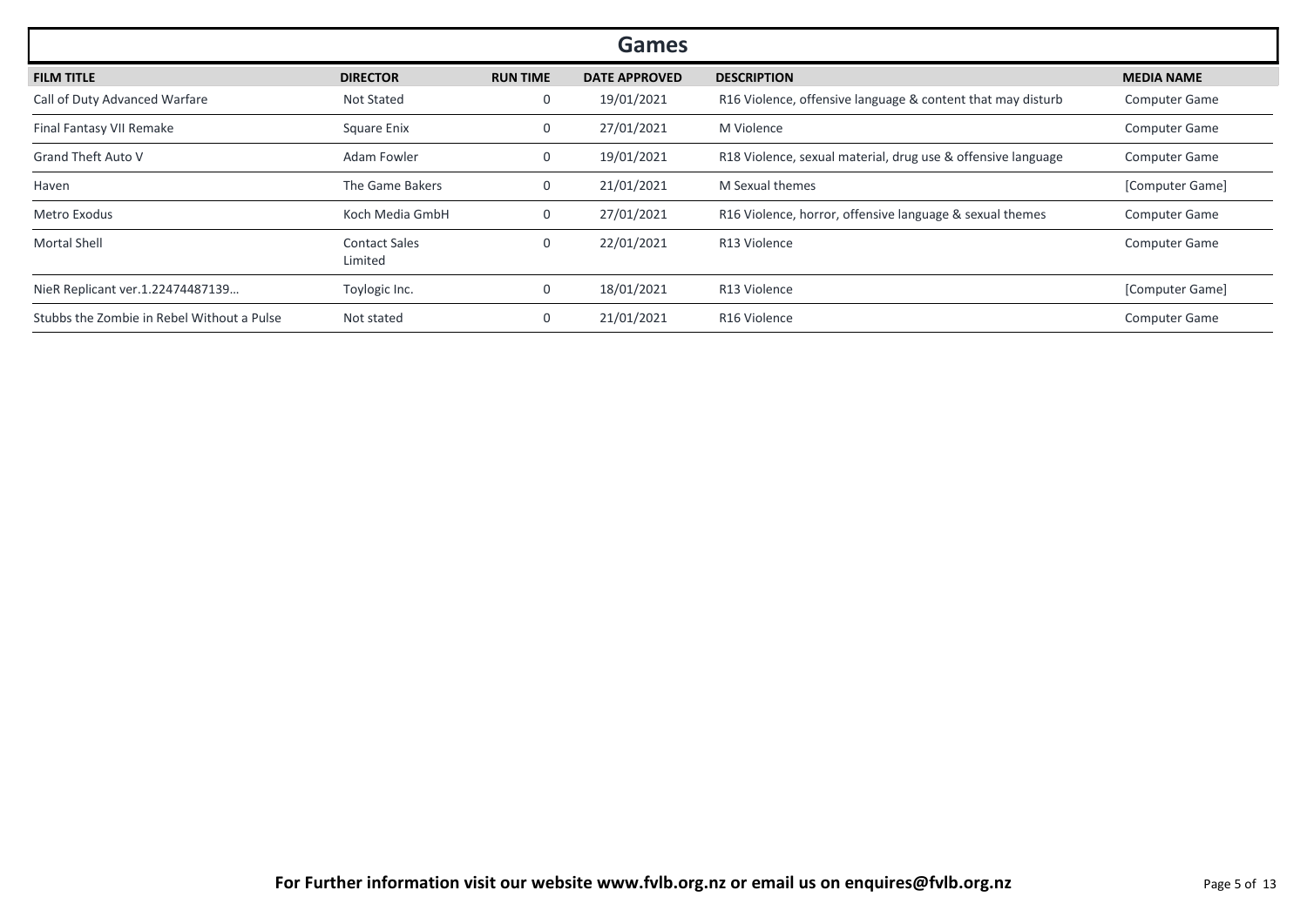| <b>Home Media</b>                           |                         |                 |                      |                                                                        |                   |  |  |  |
|---------------------------------------------|-------------------------|-----------------|----------------------|------------------------------------------------------------------------|-------------------|--|--|--|
| <b>FILM TITLE</b>                           | <b>DIRECTOR</b>         | <b>RUN TIME</b> | <b>DATE APPROVED</b> | <b>DESCRIPTION</b>                                                     | <b>MEDIA NAME</b> |  |  |  |
| Absence of Malice                           | Sydney Pollack          | 116.05          | 27/01/2021           | PG                                                                     | Bluray            |  |  |  |
| Academy of Magic, The                       | Jorgen Klubien          | 86.24           | 15/01/2021           | PG Coarse language                                                     | <b>DVD</b>        |  |  |  |
| Actors: Song Connection The Complete Series | Yamasaki Osam           | 568.56          | 15/01/2021           | PG Violence, coarse language & sexual references                       | Bluray/DC         |  |  |  |
| Addams Family, The                          | <b>Barry Sonnenfeld</b> | 99.55           | 6/01/2021            | PG Violence                                                            | Bluray            |  |  |  |
| Adventures In Fishtales Reef                | Evan Tramel             | 70.35           | 26/01/2021           | G                                                                      | <b>DVD</b>        |  |  |  |
| Adventures of Rufus: The Fantastic Pet      | Ryan Bellgardt          | 82.42           | 27/01/2021           | PG Violence                                                            | <b>DVD</b>        |  |  |  |
| All Good Things                             | Kahlil Silver           | 101.05          | 15/01/2021           | PG                                                                     | <b>DVD</b>        |  |  |  |
| Amazing Stories: The Complete Series        | Various                 | 1113.07         | 27/01/2021           | M Violence, horror & sexual references                                 | <b>DVD</b>        |  |  |  |
| American History X                          | Tony Kaye               | 118.52          | 6/01/2021            | R16 Violence, offensive language & sex scenes                          | <b>Bluray</b>     |  |  |  |
| Amityville Harvest, The                     | Thomas J. Churchill     | 93.5            | 27/01/2021           | R16 Violence, offensive language & horror                              | (DVD)             |  |  |  |
| Archenemy                                   | Adam Egypt<br>Mortimer  | 90.41           | 21/01/2021           | R16 Violence, offensive language & drug use                            | Film - Online     |  |  |  |
| Archive                                     | Gavin Rothery           | 144             | 14/01/2021           | M Offensive language                                                   | Film - Online     |  |  |  |
| Arthur & Merlin: Knights of Camelot         | Giles Alderson          | 87.08           | 29/01/2021           | M Violence                                                             | <b>DVD</b>        |  |  |  |
| Asteroid a geddon                           | <b>Geoff Meed</b>       | 83.43           | 20/01/2021           | PG Violence & coarse language                                          | <b>DVD</b>        |  |  |  |
| Babyteeth                                   | Shannon Murphy          | 113.26          | 20/01/2021           | M Sex scenes & offensive language                                      | <b>DVD</b>        |  |  |  |
| Bad Boy Bubby                               | Rolf de Heer            | 113.57          | 22/01/2021           | R18 Content that may offend                                            | <b>Bluray</b>     |  |  |  |
| <b>Bad Education</b>                        | Cory Finley             | 104.12          | 27/01/2021           | M Offensive language                                                   | <b>DVD</b>        |  |  |  |
| Banana Splits Movie, The                    | Danishka Esterhazy      | 89.35           | 6/01/2021            | R16 Graphic violence, offensive language & content that may<br>disturb | Bluray            |  |  |  |
| Batman Beyond The Complete Series           | Various                 | 1166.38         | 14/01/2021           | M Violence & drug references                                           | Bluray            |  |  |  |
| <b>Batman The Complete Animated Series</b>  | Various                 | 2539.39         | 14/01/2021           | PG Violence                                                            | Bluray            |  |  |  |
| Beetlejuice                                 | Tim Burton              | 184.11          | 7/01/2021            | PG Coarse language                                                     | Bluray 4K/Bluray  |  |  |  |
| <b>Being Frank</b>                          | Miranda Bailey          | 109.58          | 29/01/2021           | M Offensive language, nudity, drug use & sexual references             | <b>DVD</b>        |  |  |  |
| Black Clover Season 3 Part 1                | Tatsuya Yoshihara       | 716.46          | 15/01/2021           | M Violence                                                             | Bluray/DVD/DC     |  |  |  |
| Black String, The                           | Brian Hanson            | 88.28           | 29/01/2021           | R16 Horror, sex scenes, drug use & offensive language                  | (DVD)             |  |  |  |
| <b>Black Water: Abyss</b>                   | Andrew Traucki          | 94.38           | 29/01/2021           | M Offensive language & horror                                          | <b>DVD</b>        |  |  |  |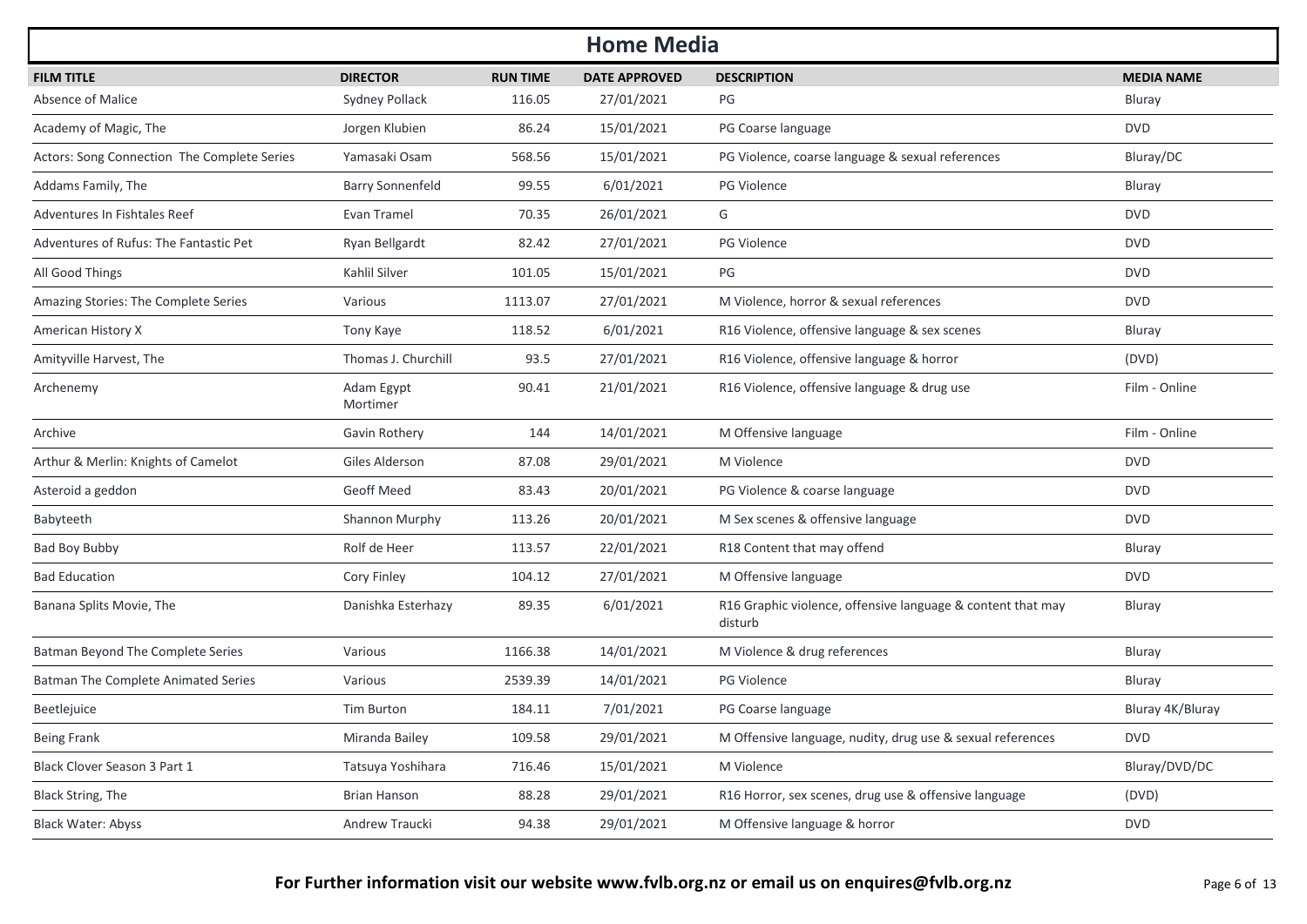| Boruto: Naruto Next Generations Part 7   | Noriyuki Abe                                           | 314.36  | 19/01/2021 | M Violence                                                              | Bluray           |
|------------------------------------------|--------------------------------------------------------|---------|------------|-------------------------------------------------------------------------|------------------|
| Boruto: Naruto Next Generations Part 7   | Noriyuki Abe                                           | 314.36  | 19/01/2021 | M Violence                                                              | <b>DVD</b>       |
| <b>Breath</b>                            | Simon Baker                                            | 115.49  | 27/01/2021 | R16 Sexual abuse themes, sex scenes & offensive language                | Film - Online    |
| Brock: Over the Top                      | <b>Kriv Stenders</b>                                   | 103.48  | 29/01/2021 | M Offensive language                                                    | <b>DVD</b>       |
| Bump Along the Way, A                    | Shelly Love                                            | 91.28   | 15/01/2021 | M Offensive language & sexual references                                | <b>DVD</b>       |
| <b>Christopher Nolan Collection</b>      | Christopher Nolan                                      | 2021.48 | 11/01/2021 | M Violence & offensive language                                         | Bluray 4K/Bluray |
| Citizen Kane                             | <b>Orson Welles</b>                                    | 238.46  | 11/01/2021 | PG                                                                      | Bluray/DC        |
| Clover                                   | Jon Abrahams                                           | 101     | 8/01/2021  | R16 Violence, cruelty, offensive language & content that may<br>disturb | Film - Online    |
| Combat Wombat                            | Ricard Cusso                                           | 81.55   | 20/01/2021 | PG                                                                      | <b>DVD</b>       |
| Complete James Dean Collection, The      | Various                                                | 429.46  | 7/01/2021  | M Violence                                                              | Bluray           |
| Corpus Christi                           | Jan Komasa                                             | 110.42  | 20/01/2021 | R16 Violence, offensive language, drug use & sex scenes                 | <b>DVD</b>       |
| Dark Place, A                            | Simon Fellows                                          | 85.53   | 29/01/2021 | M Violence & offensive language                                         | <b>DVD</b>       |
| Day in the Life of America, A            | Jared Leto                                             | 72.49   | 28/01/2021 | M Sex scenes, offensive language & drug use                             | Film - Online    |
| Dead Zone, The: Seasons 1 6              | Robert Lieberman,<br>Michael Robison,<br>James Contner | 3382.41 | 15/01/2021 | M Violence, drug use & sex scenes                                       | <b>DVD</b>       |
| Demon Slayer: Kimetsu No Yaiba Part 1    | Haruo Sotozaki et<br>al.                               | 307.27  | 19/01/2021 | R13 Bloody violence & horror                                            | <b>DVD</b>       |
| Digimon Adventure: Last Evolution Kizuna | Tomohisa Taguchi                                       | 95      | 8/01/2021  | PG Violence                                                             | Film - Online    |
| Digimon Adventure: Last Evolution Kizuna | Tomohisa Taguchi                                       | 94.43   | 15/01/2021 | <b>PG Violence</b>                                                      | <b>DVD</b>       |
| Digimon Adventure: Last Evolution Kizuna | Tomohisa Taguchi                                       | 94.48   | 15/01/2021 | <b>PG Violence</b>                                                      | Bluray           |
| Dinner With Friends                      | Nicol Paone                                            | 95      | 8/01/2021  | R16 Sex scenes, sexual content, drug use & offensive language           | Film - Online    |
| Dirty Rotten Scoundrels                  | Frank Oz                                               | 110.21  | 6/01/2021  | PG Coarse language                                                      | Bluray           |
| Dragon Rider                             | <b>Tomer Eshed</b>                                     | 91.32   | 22/01/2021 | PG Violence                                                             | <b>DVD</b>       |
| Dragon Rider                             | <b>Tomer Eshed</b>                                     | 92      | 26/01/2021 | <b>PG Violence</b>                                                      | Film - Online    |
| Durrells, The Series 1 & 2               | Various                                                | 552.5   | 19/01/2021 | PG Violence, coarse language & sexual references                        | <b>DVD</b>       |
| <b>Eastern Promises</b>                  | David Cronenberg                                       | 100.26  | 26/01/2021 | R18 Graphic violence & sex scenes                                       | Bluray           |
| Echo In The Canyon                       | <b>Andrew Slater</b>                                   | 82.36   | 26/01/2021 | PG Coarse language & drug references                                    | <b>DVD</b>       |
| Eight Hundred, The                       | Hu Guan                                                | 142.41  | 20/01/2021 | R13 Depicts graphic & realistic war scenes                              | <b>DVD</b>       |
|                                          |                                                        |         |            |                                                                         |                  |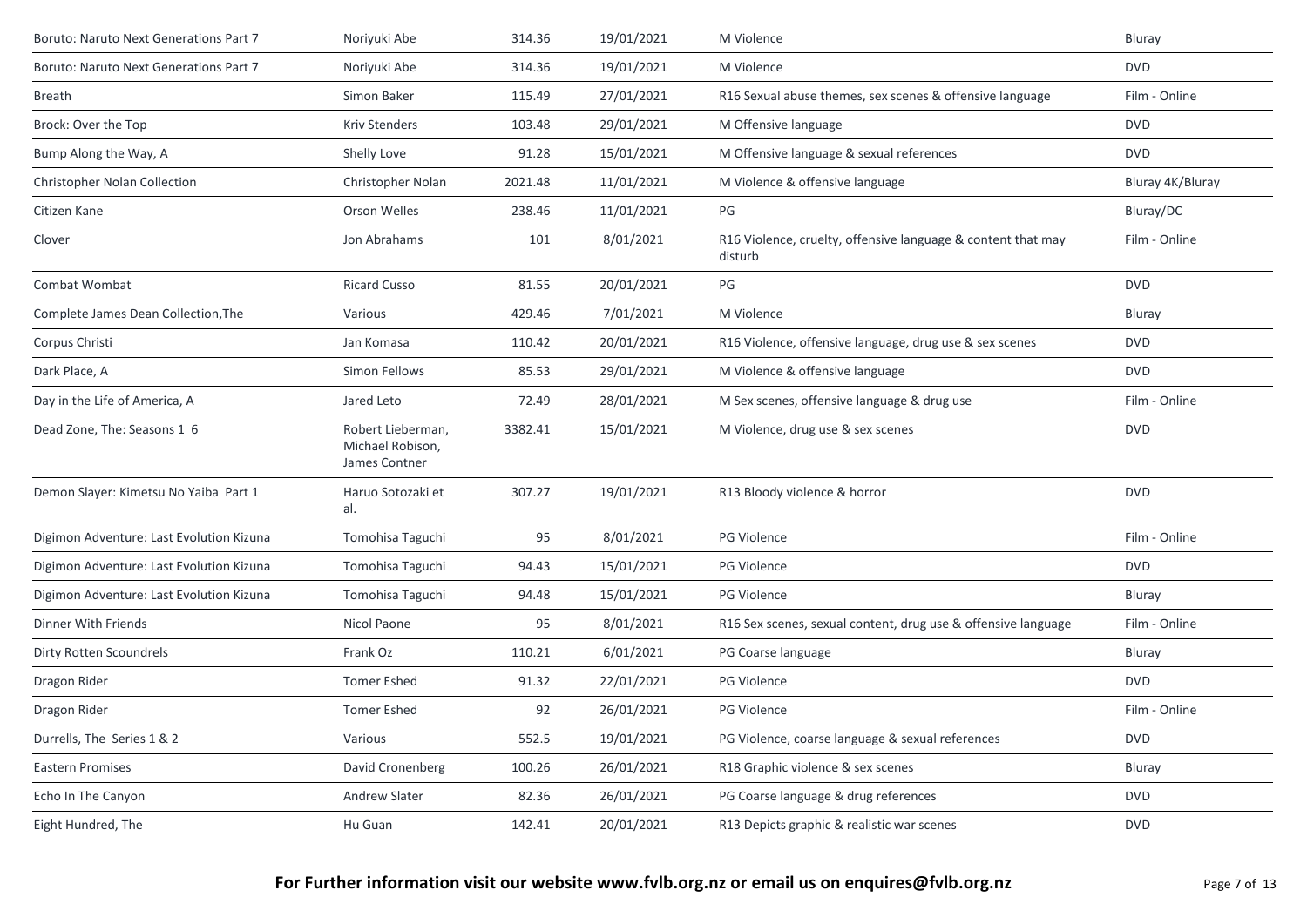| El Americano: The Movie                      | Ricardo Arnaiz,<br>Mike Kunkel, Raul<br>Garcia            | 87.55   | 27/01/2021 | G                                                                       | <b>DVD</b>          |
|----------------------------------------------|-----------------------------------------------------------|---------|------------|-------------------------------------------------------------------------|---------------------|
| Elysium                                      | Neill Blomkamp                                            | 219.1   | 20/01/2021 | R16 Violence & offensive language                                       | Bluray 4K/Bluray    |
| End of the Century                           | Lucio Castro                                              | 83.46   | 29/01/2021 | R18 Explicit sexual material                                            | Film - Online       |
| Ensemble Stars! Part 2                       | Yasufumi Soejima                                          | 578.28  | 19/01/2021 | PG Coarse language                                                      | Bluray/DC           |
| Faculty, The                                 | Robert Rodriguez                                          | 100.21  | 19/01/2021 | M Violence & offensive language                                         | <b>DVD</b>          |
| Falcon and the Snowman, The                  | John Schlesinger                                          | 131.3   | 6/01/2021  | M Violence & offensive language                                         | Bluray              |
| Fourmi                                       | Julien Rappeneau                                          | 105     | 8/01/2021  | PG Violence & coarse language                                           | Film - Online       |
| Fourmi                                       | Julien Rappeneau                                          | 101.24  | 15/01/2021 | PG Violence & coarse language                                           | <b>DVD</b>          |
| Freaky                                       | Christopher Landon                                        | 97.53   | 20/01/2021 | R16 Graphic violence, sexual material & offensive language              | <b>DVD</b>          |
| Freaky                                       | Christopher Landon                                        | 102.03  | 27/01/2021 | R16 Graphic violence, sexual material & offensive language              | Bluray              |
| Fuller Brush Girl, The                       | L Bacon                                                   | 84.14   | 22/01/2021 | G                                                                       | <b>DVD</b>          |
| Glitch: Season 3                             | Emma Freeman                                              | 325.44  | 19/01/2021 | M Violence & offensive language                                         | <b>DVD</b>          |
| Goonies, The                                 | <b>Richard Donner</b>                                     | 227.53  | 7/01/2021  | PG Coarse language                                                      | Bluray 4K/Bluray    |
| Grantchester: Series 5                       | Gordon Anderson,<br>Christiana Ebohon-<br>Green, Rob Evan | 274.43  | 29/01/2021 | M Violence & sex scenes                                                 | <b>DVD</b>          |
| <b>Gravity Falls: Fourteen Strange Tales</b> | Various                                                   | 307.53  | 19/01/2021 | PG Violence                                                             | <b>DVD</b>          |
| Gremlins                                     | Joe Dante                                                 | 212.27  | 6/01/2021  | <b>PG Violence</b>                                                      | Bluray 4K/Bluray    |
| Hangover Part 2, The                         | <b>Todd Phillips</b>                                      | 97.39   | 19/01/2021 | R16 Offensive language, drug use & sexual content that may offend       | <b>DVD</b>          |
| Happiest Season                              | Clea DuVall                                               | 97.37   | 20/01/2021 | M Offensive language & sexual references                                | <b>DVD</b>          |
| Harry Potter Complete 8 Film Collection      | Chris<br>Columbus/Alfonso<br>Cuaron/Mike<br>Newell et al  | 3540.57 | 11/01/2021 | M Violence & fantasy horror                                             | Bluray 4K/Bluray/DC |
| Harvesting, The                              | Ivan Kraljevic                                            | 90.42   | 26/01/2021 | R13 Violence, suicide & content that may disturb                        | (DVD)               |
| Honey Boy                                    | Alma Har'el                                               | 94.03   | 19/01/2021 | R13 Domestic abuse, sexual references, drug use & offensive<br>language | (DVD)               |
| Honey Boy                                    | Alma Har'el                                               | 94.09   | 26/01/2021 | R13 Domestic abuse, sexual references, drug use & offensive<br>language | Bluray              |
| Hunter x Hunter Part 4                       | Kazuhiro Furuhashi                                        | 713.57  | 14/01/2021 | R13 Violence & cruelty                                                  | Bluray              |
|                                              |                                                           |         |            |                                                                         |                     |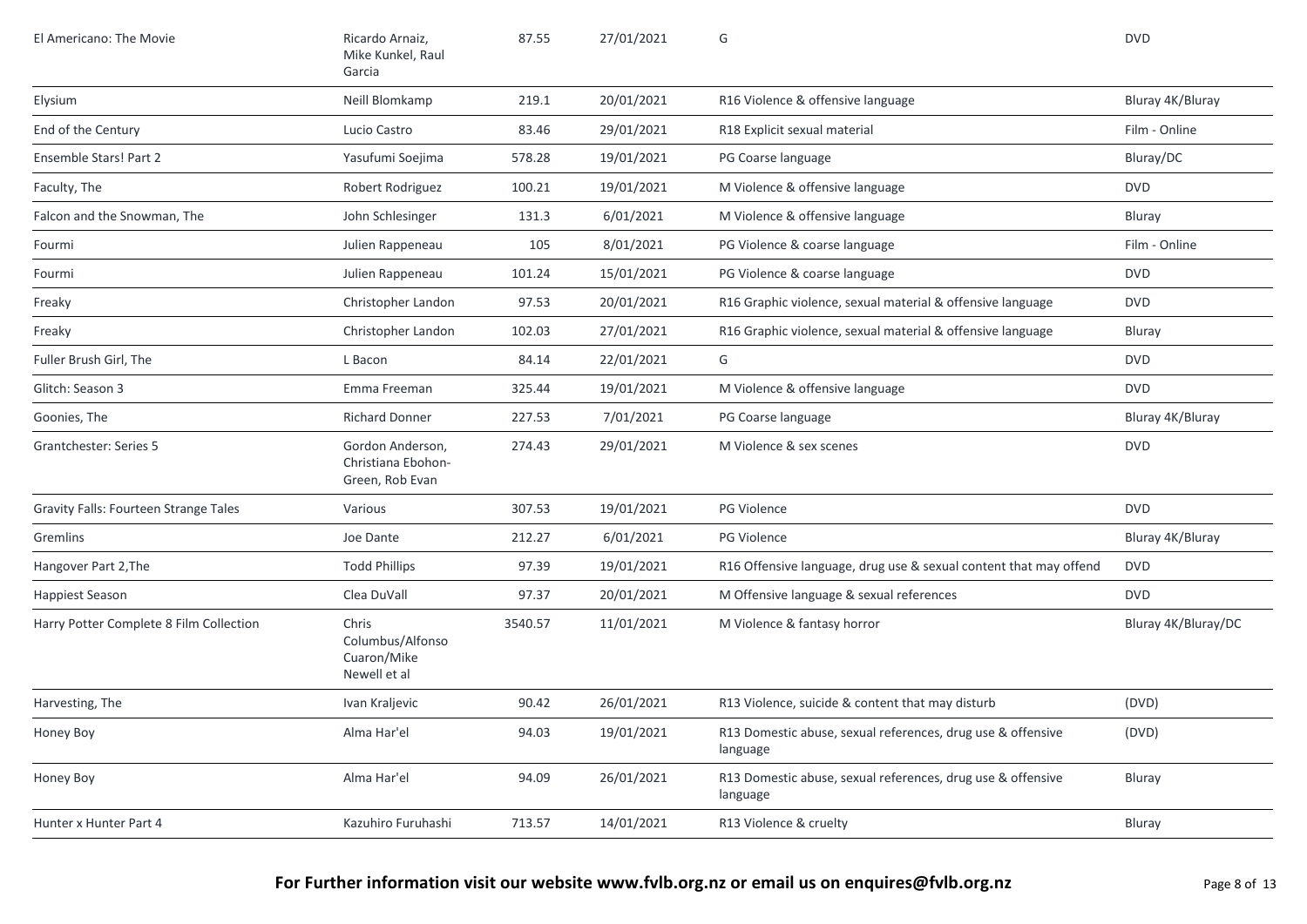| Hunter x Hunter Part 4 (Disc 1)              | Kazuhiro Furuhashi                                      | 237.45  | 12/01/2021 | R13 Violence & cruelty                                                  | <b>Bluray</b> |
|----------------------------------------------|---------------------------------------------------------|---------|------------|-------------------------------------------------------------------------|---------------|
| Hunter x Hunter Part 4 (Disc 2)              | Kazuhiro Furuhashi                                      | 237.35  | 12/01/2021 | R13 Violence & cruelty                                                  | Bluray        |
| Hunter x Hunter Part 4 (Disc 3)              | Kazuhiro Furuhashi                                      | 238.37  | 12/01/2021 | R13 Violence                                                            | Bluray        |
| Imperfect Murder, An                         | James Toback                                            | 71.08   | 26/01/2021 | M Violence, offensive language & drug use                               | Film - Online |
| In the Heat of the Night                     | Norman Jewison                                          | 110.04  | 6/01/2021  | M                                                                       | <b>Bluray</b> |
| Inmate #1: The Rise of Danny Trejo           | <b>Brett Harvey</b>                                     | 108.07  | 20/01/2021 | M Violence, offensive language & content that may disturb               | Film - Online |
| Into the Labyrinth                           | Donato Carrisi                                          | 124.56  | 20/01/2021 | R16 Violence, cruelty, offensive language & content that may<br>disturb | <b>DVD</b>    |
| Irresistible                                 | Jon Stewart                                             | 97.25   | 20/01/2021 | M Offensive language & sexual references                                | <b>DVD</b>    |
| It 2Film Collection                          | Andy Muschietti                                         | 304.07  | 12/01/2021 | R16 Graphic violence, offensive language, horror & cruelty              | Bluray        |
| Jailhouse Rock                               | <b>Richard Thorpe</b>                                   | 96.37   | 6/01/2021  | G                                                                       | Bluray        |
| Jiu Jitsu                                    | Dimitri Logothetis                                      | 97.57   | 18/01/2021 | R16 Violence                                                            | (Bluray)      |
| Jiu Jitsu                                    | Dimitri Logothetis                                      | 97.57   | 19/01/2021 | R <sub>16</sub> Violence                                                | <b>DVD</b>    |
| Jiu Jitsu                                    | Dimitri Logothetis                                      | 102     | 19/01/2021 | R16 Violence                                                            | Film - Online |
| Jungle Jim Movie Collection 2, The           | William Berke, Lew<br>Landers                           | 346.57  | 27/01/2021 | M Violence                                                              | <b>DVD</b>    |
| Jungle Jim Movie Collection 3, The           | William Berke, Lew<br>Landers, Spencer<br>Gordon Bennet | 338.52  | 27/01/2021 | M Violence                                                              | <b>DVD</b>    |
| Kakuriyo Bed & Breakfast for Spirits: Comple | Yoshiko Okuda                                           | 1233.46 | 19/01/2021 | PG Violence & coarse language                                           | Bluray        |
| Kelly's Heroes/Where Eagles Dare             | Various                                                 | 298.39  | 7/01/2021  | PG Violence                                                             | Bluray        |
| Kite Festival of Love                        | Christie Will                                           | 82      | 20/01/2021 | G                                                                       | Film - Online |
| Kono Oto Tomare! Sounds of Life Season Two   | Ryōma Mizuno                                            | 619.34  | 15/01/2021 | PG Coarse language                                                      | Bluray/DC     |
| LAs Finest: Season One                       | Anton Cropper,<br>Antonio Negret,<br>Eagle Egilsson     | 611.45  | 29/01/2021 | M Violence, offensive language, drug use & nudity                       | <b>DVD</b>    |
| Lassie Come Home                             | Hanno Olderdissen                                       | 96      | 8/01/2021  | PG                                                                      | Film - Online |
| Lassie Come Home                             | Hanno Olderdissen                                       | 92.27   | 15/01/2021 | PG                                                                      | <b>DVD</b>    |
| Last Boy Scout, The                          | Tony Scott                                              | 105.24  | 6/01/2021  | R18 Violence & offensive language                                       | Bluray        |
| Last Tango In Halifax Series 5               | Gareth Bryn                                             | 233.09  | 27/01/2021 | M Offensive language                                                    | <b>DVD</b>    |
| Last Vermeer, The                            | Dan Friedkin                                            | 118     | 27/01/2021 | M Violence & offensive language                                         | Film - Online |
|                                              |                                                         |         |            |                                                                         |               |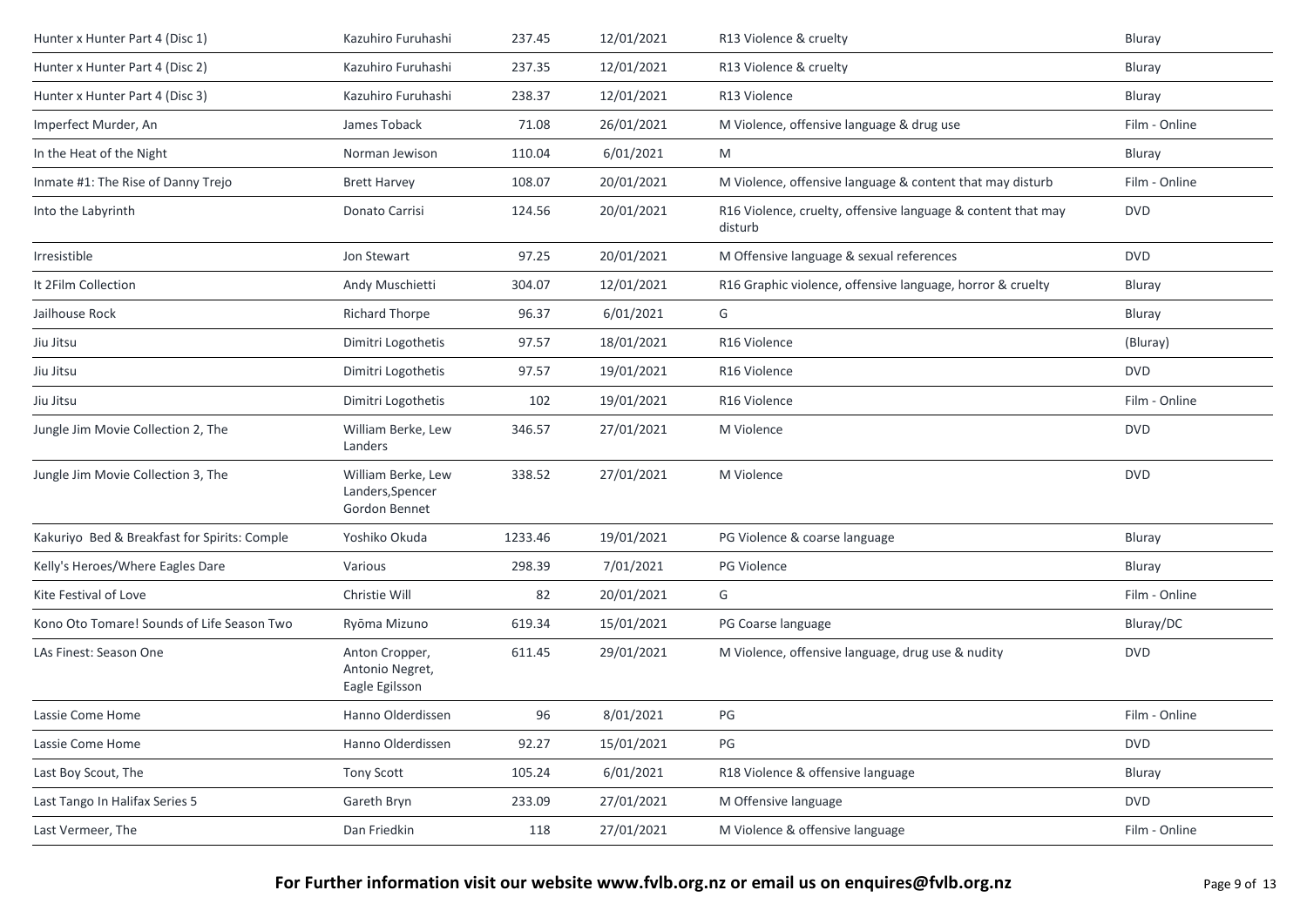| Leadership, The                          | Ili Bare                           | 97      | 8/01/2021  | M Offensive language                                      | Film - Online       |
|------------------------------------------|------------------------------------|---------|------------|-----------------------------------------------------------|---------------------|
| Legacy of Lies                           | Adrian Bol                         | 96.42   | 12/01/2021 | R16 Violence, offensive language & sex scenes             | (DVD)               |
| Lino                                     | Rafael Ribas                       | 93.18   | 26/01/2021 | <b>PG Violence</b>                                        | <b>DVD</b>          |
| Little Shop of Horrors The Directors Cut | Frank OZ                           | 197.06  | 6/01/2021  | M Drug use                                                | Bluray              |
| Logan's Run                              | Michael Anderson                   | 118.31  | 6/01/2021  | <b>PG Violence</b>                                        | Bluray              |
| Lost Husband, The                        | Vicky Wight                        | 105.45  | 29/01/2021 | PG Coarse language                                        | <b>DVD</b>          |
| Lucky Grandma                            | Sasie Sealy                        | 84.13   | 15/01/2021 | M Violence & offensive language                           | <b>DVD</b>          |
| Mars Attacks!                            | Tim Burton                         | 105.45  | 7/01/2021  | M Violence                                                | Bluray              |
| Mask, The                                | <b>Charles Russell</b>             | 101.12  | 6/01/2021  | M                                                         | Bluray              |
| Matrix                                   | Wachowski<br><b>Brothers</b>       | 408.56  | 7/01/2021  | M Violence                                                | Bluray 4K/Bluray/DC |
| Matrix Trilogy, The                      | Larry Wachowski,<br>Andy Wachowski | 807.44  | 11/01/2021 | M Violence & sex scenes                                   | Bluray 4K/Bluray    |
| Maya The Bee: The Golden Orb             | <b>Noel Cleary</b>                 | 88      | 14/01/2021 | G                                                         | Film - Online       |
| Memphis Belle                            | Michael Caton-<br>Jones            | 107.11  | 6/01/2021  | PG Coarse language                                        | Bluray              |
| Midnight Cowboy                          | John Schlesinger                   | 113.21  | 6/01/2021  | <b>R18</b>                                                | Bluray              |
| Miss Virginia                            | R.J. Daniel Hanna                  | 97.48   | 20/01/2021 | M Violence & offensive language                           | <b>DVD</b>          |
| <b>Monster Hunters</b>                   | <b>Brendan Petrizzo</b>            | 84.18   | 19/01/2021 | R13 Bloody violence & content that may disturb            | (DVD)               |
| Morocco                                  | Josef Von Sternberg                | 91.53   | 27/01/2021 | PG                                                        | <b>DVD</b>          |
| Music                                    | Sia                                | 107     | 14/01/2021 | M Violence & offensive language                           | Film - Online       |
| Mystery of Henri Pick, The               | Rémi Bezançon                      | 101     | 8/01/2021  | M Offensive language                                      | Film - Online       |
| Mystery of Henri Pick, The               | Rémi Bezançon                      | 100.58  | 19/01/2021 | M Offensive language                                      | <b>DVD</b>          |
| Nazi Megastructures 7                    | Not stated                         | 264.44  | 15/01/2021 | M Violence                                                | <b>DVD</b>          |
| Never the Twain: Complete Series         | Peter Frazer-Jones                 | 1639.19 | 15/01/2021 | PG Violence, coarse language & sexual references          | <b>DVD</b>          |
| North West Mounted Police                | Cecil B. DeMille                   | 80.57   | 26/01/2021 | PG Violence                                               | <b>DVD</b>          |
| Oil in the Blood                         | Gareth Maxwell<br>Roberts          | 124.53  | 19/01/2021 | M Offensive language                                      | <b>DVD</b>          |
| Once Upon A Twilight                     | Brian Kavanagh                     | 23.37   | 27/01/2021 | G                                                         | <b>DVD</b>          |
| One Punch Man: Season 2 (Disc 1)         | Chikara Sakurai et<br>al.          | 166.49  | 27/01/2021 | M Violence, offensive language & content that may disturb | <b>DVD</b>          |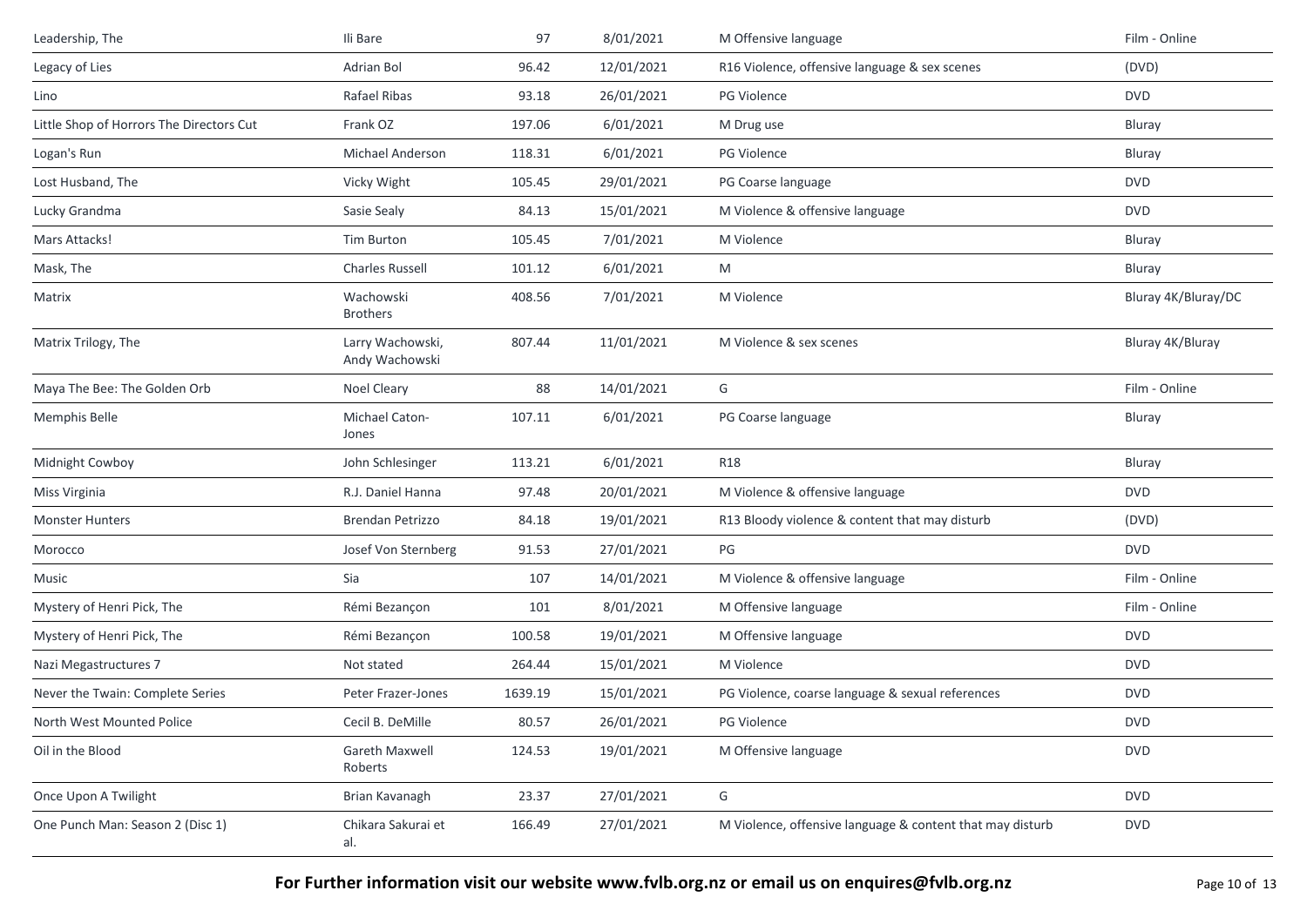| One Punch Man: Season 2 (Disc 2)              | Chikara Sakurai et<br>al.                    | 119.06 | 28/01/2021 | M Violence, offensive language & content that may disturb | <b>DVD</b>    |
|-----------------------------------------------|----------------------------------------------|--------|------------|-----------------------------------------------------------|---------------|
| Penny Dreadful: City of Angels (Disc 3)       | Sherre Folkson,<br>Dan Attias                | 160.02 | 29/01/2021 | R16 Violence, horror, sex scenes & offensive language     | <b>DVD</b>    |
| Phantom of the Opera at the Royal Albert Hall | <b>Nick</b><br>Morris/Laurence<br>Conner     | 159.57 | 19/01/2021 | PG Violence                                               | <b>DVD</b>    |
| Plot Against America, The                     | Thomas Schlamme<br>& Minkie Spiro            | 351.41 | 27/01/2021 | M Violence, offensive language & sex scenes               | <b>DVD</b>    |
| Pokemon Movies 1 - 3 Collectors Edition       | Michael Haigney,<br>Kunihiko Yuyama<br>et al | 285.31 | 22/01/2021 | PG Violence                                               | Bluray        |
| Pornograffitti Extreme Metal Meltdown Live!   | Brian Lockwood                               | 178.42 | 14/01/2021 | M Offensive language                                      | Bluray/DVD/CD |
| Psycho Goreman                                | Steven Kostanski                             | 94.4   | 22/01/2021 | R13 Violence, horror scenes & content may disturb         | <b>DVD</b>    |
| Psycho Goreman                                | Steven Kostanski                             | 94.45  | 22/01/2021 | R13 Violence, horror scenes & content may disturb         | Bluray        |
| Racer, The                                    | Kieron J. Walsh                              | 93.14  | 20/01/2021 | M Offensive language & sexual references                  | <b>DVD</b>    |
| Rebel Without a Cause                         | Nicholas Ray                                 | 110.55 | 6/01/2021  | M Violence                                                | Bluray        |
| Red Dwarf The Promised LAnd                   | Doug Naylor                                  | 87.14  | 20/01/2021 | M Offensive language                                      | <b>DVD</b>    |
| Return to Eden: The Complete Collection       | Karen Arthur                                 | 1296.3 | 19/01/2021 | M Violence & sex scenes                                   | <b>DVD</b>    |
| Rising Hawk, The                              | John Wynn                                    | 119.55 | 15/01/2021 | M Violence                                                | <b>DVD</b>    |
| Riverdale: Season 4                           | Various                                      | 804.3  | 29/01/2021 | M Violence & drug references                              | <b>DVD</b>    |
| Rockfield: The Studio on the Farm             | Hannah Berryman                              | 96     | 8/01/2021  | M Offensive language & drug references                    | Film - Online |
| Rocky Road to Freedom, The                    | Rose Goldthorp                               | 61.22  | 19/01/2021 | M Sexual references                                       | Film - Online |
| Romantic Road                                 | Oliver McGarvey                              | 81     | 8/01/2021  | PG Coarse language & drug references                      | Film - Online |
| <b>Room 212</b>                               | Christophe Honore                            | 87     | 8/01/2021  | M Sex scenes, offensive language & nudity                 | Film - Online |
| Rosehaven Series 4                            | Jonathan Brough &<br>Shaun Wilson            | 206.13 | 27/01/2021 | PG Coarse language & sexual references                    | <b>DVD</b>    |
| Rough Diamonds                                | Donald Crombie                               | 88.23  | 27/01/2021 | PG Coarse language                                        | <b>DVD</b>    |
| Run with the Hunted                           | John Swab                                    | 88.52  | 28/01/2021 | R16 Violence & offensive language                         | (DVD)         |
| Russian Raid                                  | Denis Kryuchkov                              | 103    | 8/01/2021  | R16 Violence, offensive language & sexual material        | Film - Online |
| Salem's Lot - The Movie                       | Tobe Hooper                                  | 183.03 | 7/01/2021  | M Horror scenes                                           | Bluray        |
| Salisbury Poisonings, The                     | Saul Dibb                                    | 180.47 | 27/01/2021 | M Offensive language                                      | <b>DVD</b>    |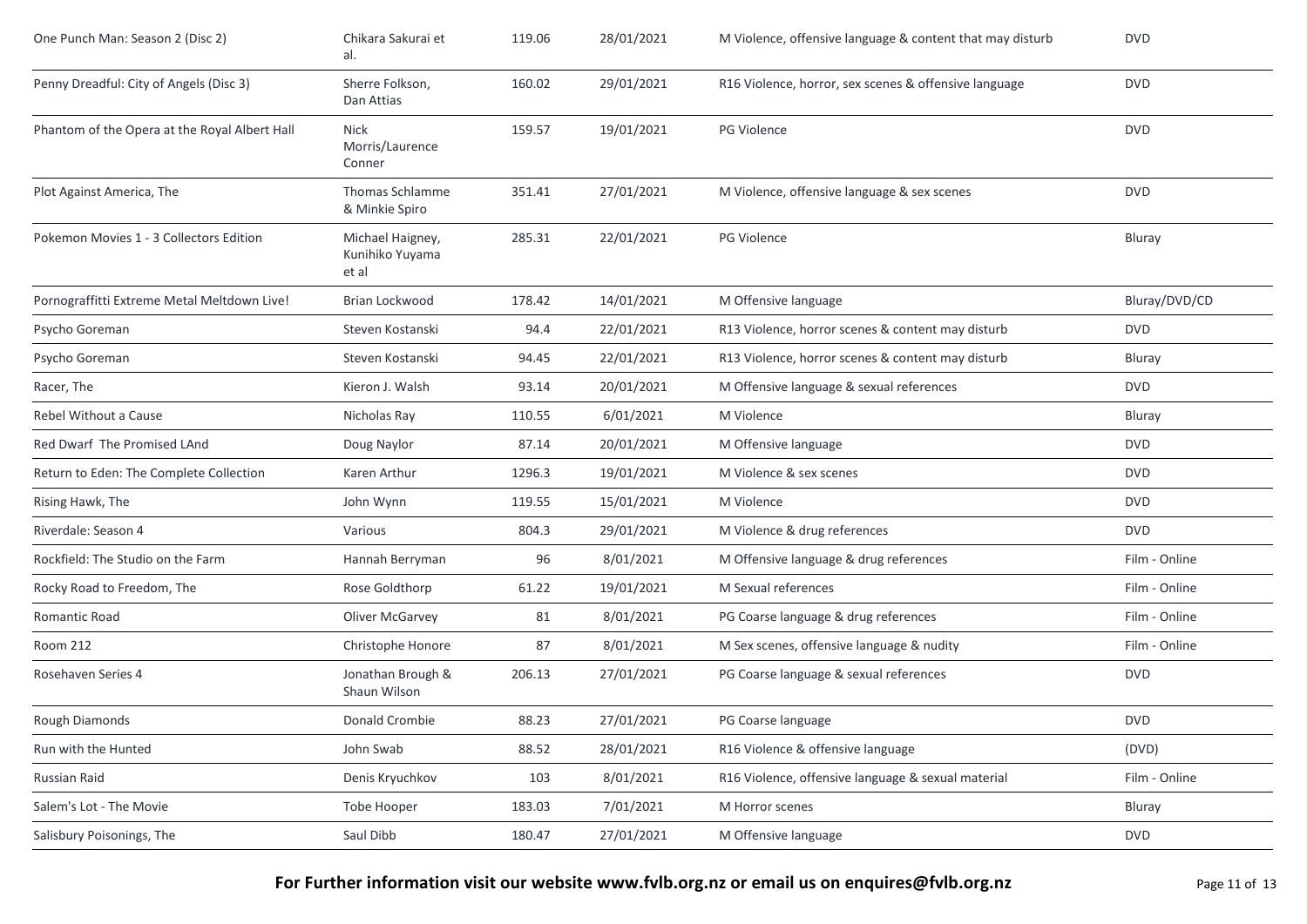| Sator                                         | Jordan Graham          | 85.49  | 22/01/2021 | R16 Violence, offensive language & content that may disturb                        | <b>DVD</b>       |
|-----------------------------------------------|------------------------|--------|------------|------------------------------------------------------------------------------------|------------------|
| Shakespeare & Hathaway: Private Investigators | Various                | 440.01 | 27/01/2021 | M Violence                                                                         | <b>DVD</b>       |
| Shining, The (Special Edition)                | <b>Stanley Kubrick</b> | 287.32 | 6/01/2021  | R16 Violence, offensive language & horror                                          | Bluray 4K/Bluray |
| Six Minutes to Midnight                       | Andy Goddard           | 100    | 14/01/2021 | M Violence                                                                         | Film - Online    |
| Six60: Til the Lights Go Out                  | Julia Parnell          | 92.12  | 21/01/2021 | M Offensive language                                                               | Bluray           |
| Six60: Til the Lights Go Out                  | Julia Parnell          | 92.12  | 21/01/2021 | M Offensive language                                                               | <b>DVD</b>       |
| Soldiers Revenge, A                           | Michael Feifer         | 133.54 | 29/01/2021 | M Violence & offensive language                                                    | <b>DVD</b>       |
| Some Like it Hot                              | <b>Billy Wilder</b>    | 121.32 | 6/01/2021  | PG Sexual references                                                               | Bluray           |
| Spaceballs                                    | Mel Brooks             | 96.12  | 7/01/2021  | PG Coarse language                                                                 | Bluray           |
| Spawn (Director's Cut)                        | Mark AZ Dippe          | 98.33  | 6/01/2021  | M Violence                                                                         | Bluray           |
| Star Wars: The Rise of Skywalker              | J.J. Abrams            | 141.53 | 5/01/2021  | M Violence                                                                         | Bluray 4K        |
| Superman: Man Of Tomorrow                     | <b>Chris Palmer</b>    | 82.54  | 29/01/2021 | M Violence                                                                         | <b>DVD</b>       |
| Teen Wolf                                     | Rod Daniel             | 92.2   | 6/01/2021  | PG Sexual references                                                               | Bluray           |
| Tesla                                         | Michael Almereyda      | 102.32 | 26/01/2021 | M Nudity                                                                           | Film - Online    |
| This Town                                     | David White            | 87     | 8/01/2021  | M Offensive language & sexual references                                           | Film - Online    |
| Three Identical Strangers                     | Tim Wardle             | 96.51  | 26/01/2021 | PG Coarse language                                                                 | <b>DVD</b>       |
| Top Gear: Planes, Trains And Automobiles      | Brian Klein            | 135.5  | 29/01/2021 | PG Coarse language & sexual references                                             | <b>DVD</b>       |
| Truth to Power                                | Garin Hovannisian      | 79.21  | 13/01/2021 | M Offensive language                                                               | Film - Online    |
| Undoing, The (Disc 1)                         | Susanne Bier           | 152.15 | 26/01/2021 | M Violence, offensive language, sex scenes & nudity                                | <b>DVD</b>       |
| Undoing, The (Disc 2)                         | Susanne Bier           | 169.18 | 26/01/2021 | R13 Violence, offensive language, sex scenes & content that may<br>disturb         | <b>DVD</b>       |
| Undoing, The: Season 1                        | David E. Kelley        | 321.33 | 27/01/2021 | R13 Violence, offensive language, sex scenes, nudity & content that<br>may disturb | <b>DVD</b>       |
| Unidentified: Inside Americas UFO Investigati | <b>History Channel</b> | 328.48 | 22/01/2021 | M Offensive language                                                               | <b>DVD</b>       |
| Unidentified: Inside Americas UFO Investigati | <b>History Channel</b> | 577.18 | 22/01/2021 | M Offensive language                                                               | <b>DVD</b>       |
| Valentines Match, A                           | Christie Will Wolf     | 83     | 20/01/2021 | G                                                                                  | Film - Online    |
| War Games                                     | John Badham            | 112.42 | 7/01/2021  | PG Coarse language                                                                 | Bluray           |
| Wayne's World                                 | Penelope Spheeris      | 90.3   | 19/01/2021 | PG Coarse language                                                                 | <b>DVD</b>       |
| White, White Day, A                           | Hlynur Pálmason        | 104.28 | 29/01/2021 | M Violence, offensive language & nudity                                            | <b>DVD</b>       |
| Will & Grace: The Revival Season 3            | Various                | 371.36 | 29/01/2021 | PG Coarse language, sexual references & drug references                            | <b>DVD</b>       |

**For Further information visit our website www.fvlb.org.nz or email us on enquires@fvlb.org.nz** Page 12 of 13